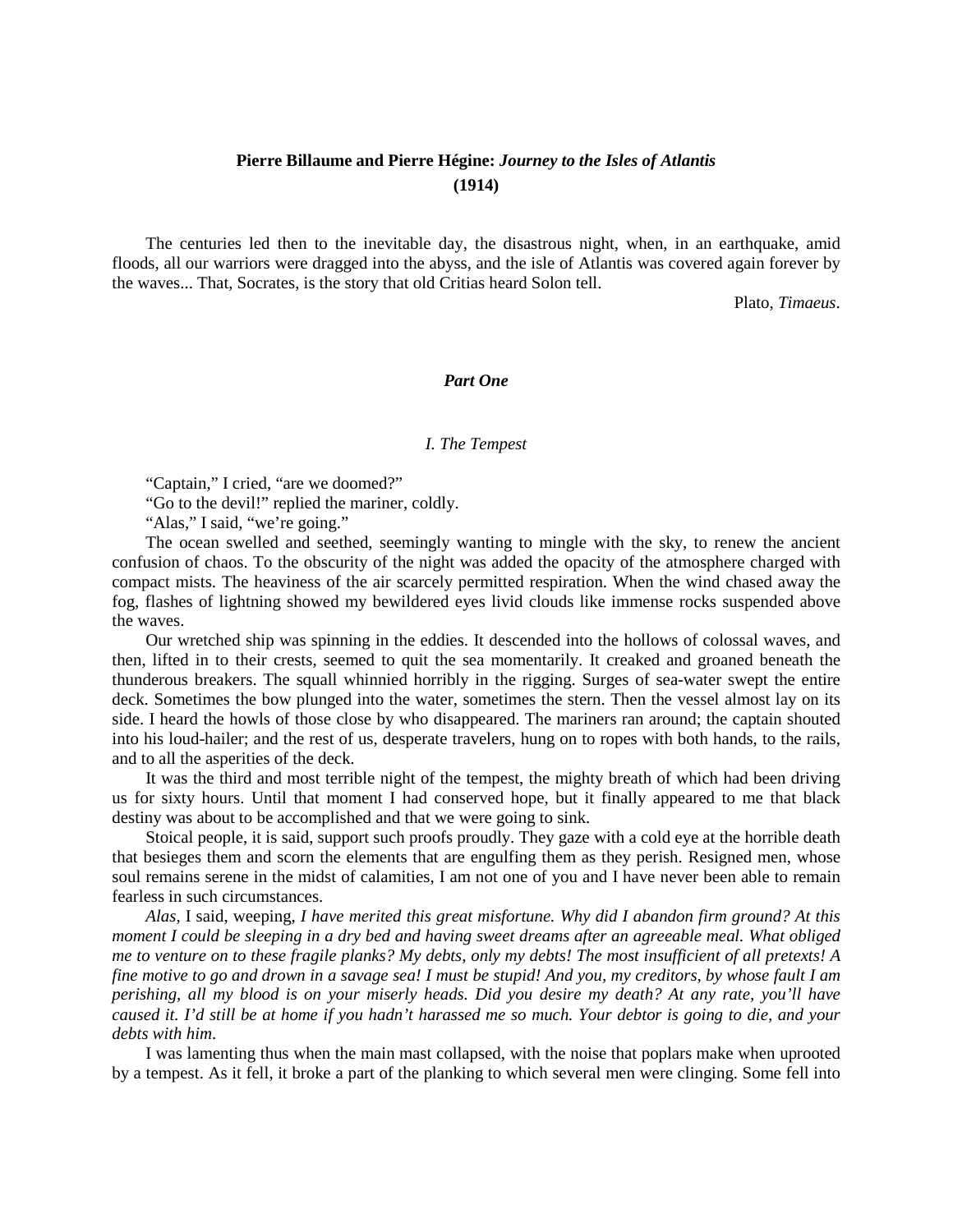the sea, and the least crippled dragged themselves, moaning, under the tangled ropes and the debris of yardarms. The ship lurched.

"Use the axes!" cried the captain. "Clear the deck!"

In a matter of seconds, the mariners finished severing the cables that retained the mast and shoving it overboard. The vessel straightened again.

Lying face down in the middle of the deck, I clung with all my might to a small capstan whose situation and solidity seemed favorable. I was resuming the course of my interior laments when I perceived a wounded mariner who was crawling toward me slowly.

He made one last effort, and succeeded in reaching my capstan, which he seized in such a way that we were face to face, our arms intersecting.

"I have a broken leg," he said, calmly. "It's the work of that villain of a mast that has just fallen. I'll stay here now. We won't come back from this."

"Do you think so?" I said, fearfully. My eyes saw the victory of the tempest and my reason believed in the final disaster, but my heart conserved an insensate hope.

"I'm sure of it," the sailor replied. "Before the day's end, we'll be sailing underwater."

My fate appeared to me to be more frightful than I could say. I'm astonished now by my terror then, and reproach myself for my cowardice in that situation. Thanatos is not a cheerful divinity, but one owes it to him to put on a brave face, as to a patient creditor. The fear that one conceives of him doesn't help to escape him, and only aggravates the horror of him. Why, in danger, do we forget such accurate maxims?

"Where are we?" I said.

"I have no idea, Monsieur. Not on our route, at any rate. We don't have the Antilles before us, you can be sure of that. From three days we've been running northwards at a crazy speed, and we won't find any land or ships there."

*It's cruel*, I thought, to die like this at twenty-eight. *Those who die in their beds, late in life, surrounded by their friends, of some petty malady don't know what death is. For them, it's a gentle, gradual termination of existence, and enviable, by comparison with this long, terrible agony, from which one suffers all the more because one is in good health*.

I remembered my flask then, large and marvelously stout, and full of liquid consolation, the delicious soul of good wine known as cognac. When I leave home, I don't leave it in the house and I don't forget to fill it up. It cheers me up in ordinary times, comforts me in peril, and this time, like the others, makes my heart the heart of a lion. Holding on to my support with one hand, and the flask in the other, I took four large swigs, and invited my companion to savor the noble elixir.

"The sharks won't have it," I said, when the flask was empty.

"Yes, Monsieur," said the man, "they will."

On reflection, I was convinced of my error, and the conversation continued, punctuated by gusts of wind and claps of thunder.

A wave as high as a bell-tower loomed up, all white, to starboard; then, with thunderous crash, collapsed over the ship. I pressed the capstan to my heart. For a minute, I remained submerged without letting go. My body floated in the water like a flag in a storm wind. An instant later, I found myself out of the water, but when I opened my eyes, I no longer saw my comrade, the mariner with the broken leg.

The situation was worse. The vessel was no longer bounding lightly from one wave to another. The water had broken the awning and invaded the depths of the hold. The engines were drowned and the rudder had been carried away.

A calm followed, however. The waves and the wind diminished. Rain began to fall, dense and mingled with hail.

It was the end of the tempest. Salvation became possible. Of the ship, nothing remained but the hull, razed but it was unbreached. In good weather, we might remain on the surface, on the wreck, for a long time, and eventually find aid.

Everyone breathed again. The captain went back and forth, shouting: "The hardest part is over. There's hope."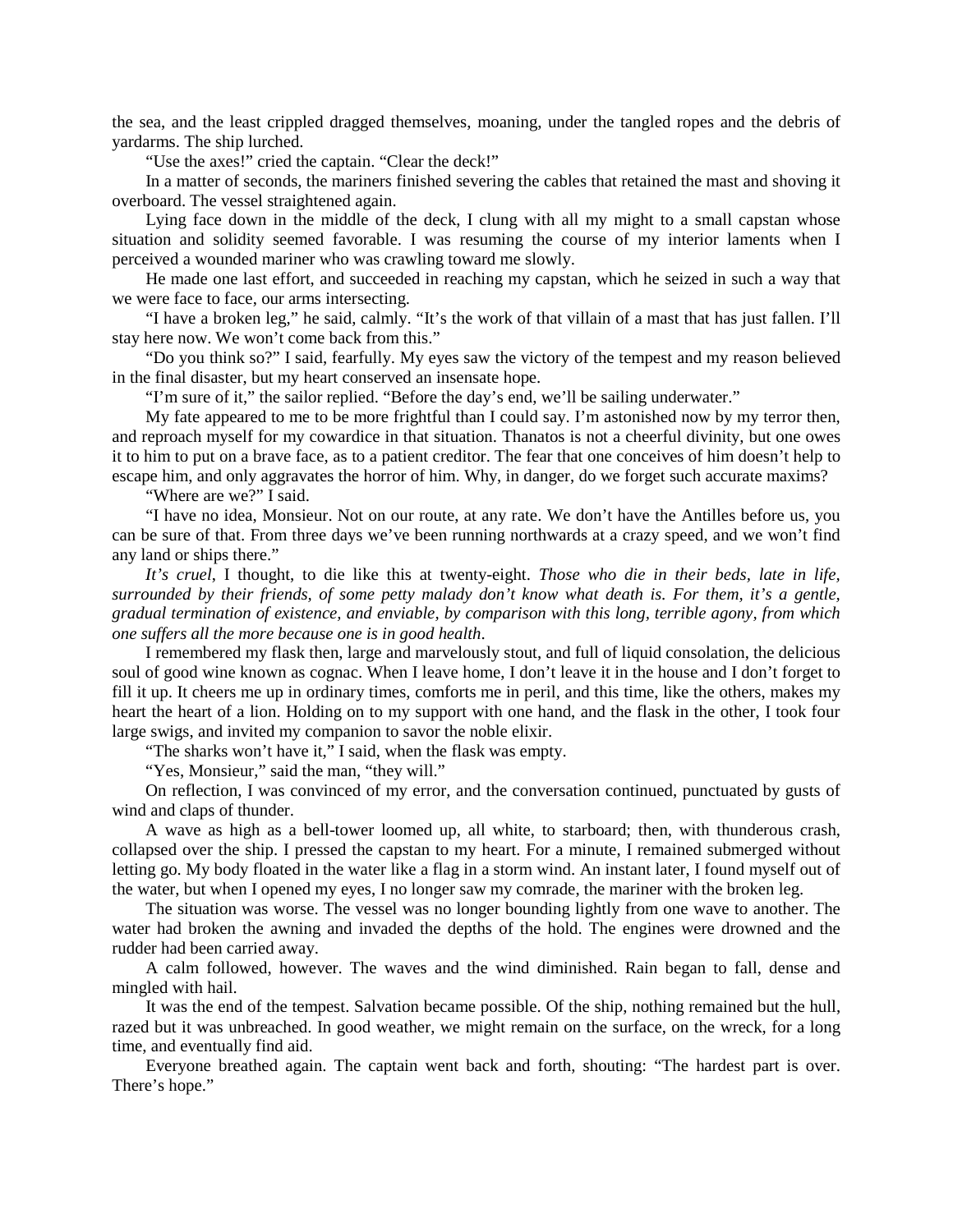In spite of the wind having dropped, the ship, borne by some current, was still advancing rapidly. The deplorable vessel was never as fast when it possessed propellers and a boiler. I was unworried by that at first, thinking that the more headway we made, the more chance there was of encountering a ship or a shore, but our velocity became so precipitate, so frenetic, that a sinister thought seized me: "Where are we going like this?"

From time to time the crew fired rockets. Their lines of flame rose up vertically to a great height and fell back in a curve, to burst into multicolored sparks.

The moon rose over the calmed sea. The ocean appeared to us bright and green-tinted, and the sky half black and half dark blue, speckled with stars.

Suddenly, a great solitary rock loomed up head of us. The water was seething at its base. Tall and narrow, it resembled those raised stones that one finds in Brittany. We were heading straight toward it. We no longer had a tiller and we judged ourselves doomed. Several people uttered loud cries. Women wept and hid their faces. But we left it to starboard and passed ten meters away from it.

And the fantastic navigation continued. The clouds hid the moon and all the stars. The night seemed never-ending.

It was then that a horrible shock ripped the ship, with a muffled detonation. We had run on to reefs. All the timbers creaked, and I sensed them dislocating beneath me. The vessel stopped, described a semicircle, and set off again slowly, like mortally wounded beast still trying to flee.

We were sinking.

A voice dominated the lugubrious clamors: "Launch the lifeboat!"

Everyone ran. I quit my capstan in order to race to the lifeboat; but a further impact threw me on to the deck so brutally that I lost consciousness.

## *II. Land*

When I recovered consciousness, beautiful sunlight was warming me gently.

Motionless, I stared at first at the infinite profundity of the blue sky. I had no consciousness of the place or the situation I was in. I only seemed to be escaping from one of those painful dreams, the memory of which dissipates at the moment of awakening, but the confused horror of which still stirs us momentarily.

On looking down, my eyes perceived the sea and the deck of the ship. The masts, severed at the base, a few battered cadavers forgotten by the waves, and the solitude in which I found myself, represented all the circumstances of the previous night to me.

Surprised to be still alive, and wondering by what means the vessel was still afloat, I got to my feet, painfully. My knees were wounded, and it was that injury, combined with exhaustion, that had made me fall into the weakness from which I was emerging. I leaned over the edge and perceived that the keel was wedged between reefs at water level, some of which, protruding further, were sustaining it in places.

The sea was absolutely calm. There was no wind. Albatrosses with huge sparkling wings were circling and calling, descending in spirals, seizing invisible fish from the waves, which they carried away high into the sky in perpendicular flight.

I discerned a long, thin, cloudy streak limiting the sea on the edge of the horizon, the blue silhouette of a coast, the sight of which rendered me more madly joyful than the Hebrews before Canaan or Xenophon's Greeks perceiving the Black Sea at Trebizond

Then I glimpsed the difficulty of reaching that shore. All the means employed by shipwreck victims whose memoirs I had read returned to mind. I suspect the majority of those honest men of never having been in maritime peril except in the imagination, without leaving home. Their inventions are inapplicable, and, although full of charm and whimsy, they appeared to me at that difficult moment as pure mockery and extravagant lucubration.

Those fellows always assure us that they found on their apprehended wreck an infinite number of objects of dire necessity. This one was furnished with barrels, tools and nails; that one inherited some large sheet of fabric with which he made a sail for his raft. I can only speak from memory of those who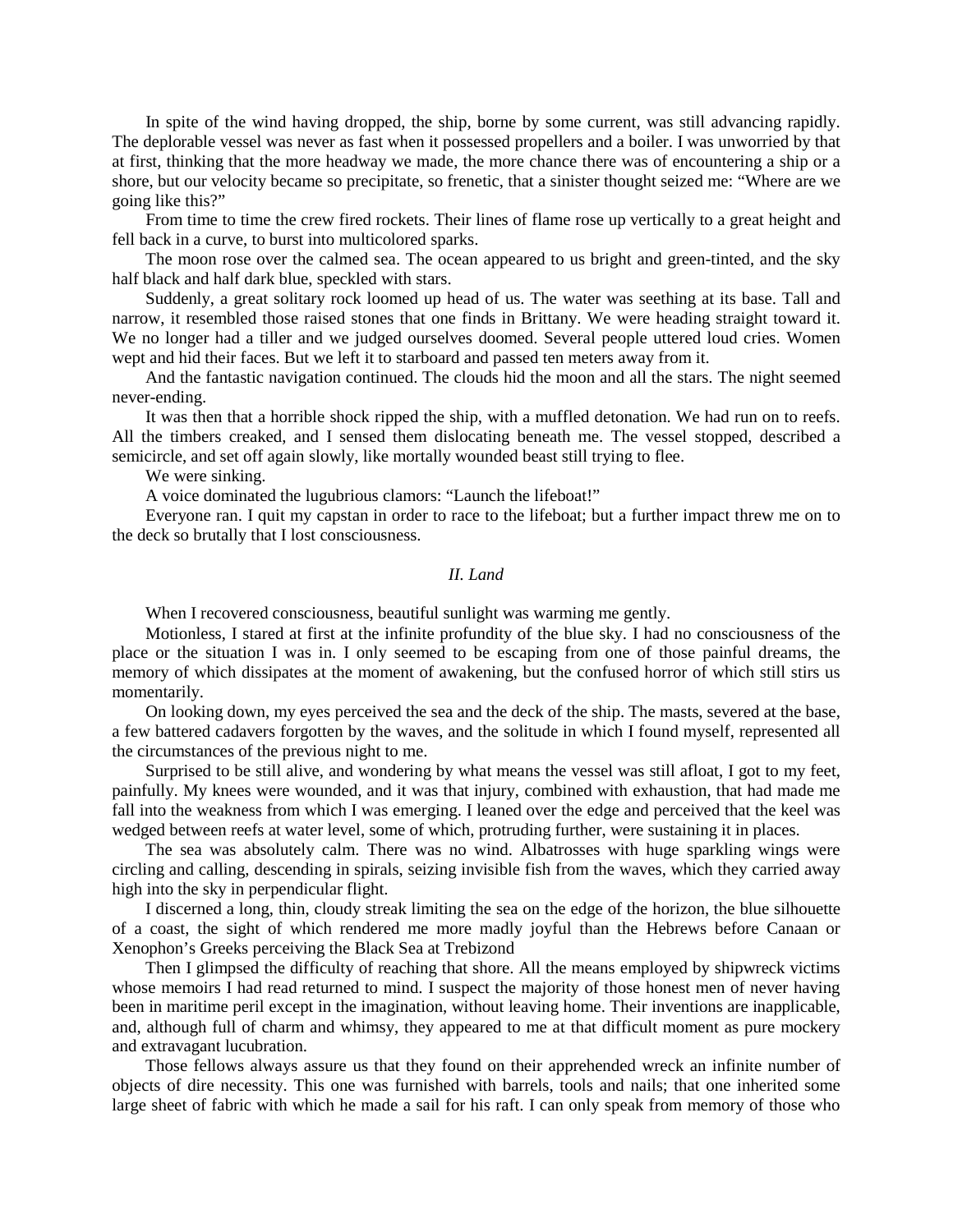collected various food provisions, not only salted and smoked meat and fish, but also livestock and fat poultry. Were they sailing on Noah's Ark? And what of the one that lived on his hunting, with the aid of a complete artillery that he contrived to discover on his vessel, with a profusion of powder and bullets of every caliber? Those people are joking, I tell you, and their words make me angry.

I went around the deck three times, and only found shards with which the most industrious man would not have been able to do anything. Everyone knows, besides, that mariners at the height of a tempest, throw overboard everything that might weigh down a ship, with the exception of people. One traveler of times past, if the tale is true, profited from such an occasion to send his wife to the fish, attesting to all the gods that no object weighed upon him more.

The ship, therefore, with its denuded deck and its hold in which the waves were splashing, did not offer me any resource. There was only rope aplenty, with which I might have been able to lash the planks of the vessel together to form a raft. I tried for some time to detach a few of them. My fingernails were bloody and my fingers bristling with splinters, but I did not get any further benefit from the labor.

Sitting on the deck, I gazed at the coast, my last and only hope. *Oh, the beautiful shore!* I thought. *The admirable, sublime, delightful shore! Why is it so far away from me? Why am I so far away from it? The land is surely deserted: not a single sail, not the smallest boat*.

I sobbed, discouraged.

"Great gods!" I cried. "How hungry I am! How thirsty I am! How unhappy I am! Why didn't I die just now? Unconscious as I was, I'd have passed away without perceiving it. Or rather, why didn't I die a long time ago, on the solid earth of my homeland? Why was I even born, if it was to run to such a destiny and perish in such a frightful manner?"

And, turning my eyes toward the cadavers, I continued: "That's what I shall soon be. I'll be worse, alas! I'm going to die of starvation, and my body will be as dry as a smoked herring. O insupportable thought!"

Looking at the sea again, I saw a long object floating a short distance away, like the spine of a sleeping sperm whale. I recognized the lifeboat on which the crew had embarked, leaving me to die on the vessel in perdition. I had cursed those mariners furiously, so impatient to save their own lives that they had neglected mine. My sentiment changed when I had observed that the boat, overturned, was displaying its keel I desisted from all complaint against the disappeared and begged the Lord very devoutly to have mercy on their poor souls. Then, seizing a long piece of rope, I knotted one end around the capstan that had served me so fortunately the previous night. Holding the other end, I leapt into the sea.

After a hundred brasses I reached the boat and attached my cable to the hook of the tiller. I swam back to my wreck, from which I began to haul, so much and so well that I drew the launch slowly toward me. I succeeded, with difficulty, in making it assume a position more appropriate to the usage I wanted to make of it. It only remained to rid its vast hull of the water that half-filled it. The operation might seem easy, but remember that I was disinherited of all useful objects, such as jugs, buckets or saucepans. But the Creator has been kind enough to put into my mind a faculty that informs me, in moments of peril, of the necessary expedient.

The tempest had left me my hat. It was a complicated item of headgear. Folded three times with the aid of clasps, it acquired a vast capacity on being spread out like an accordion. This distended, it resembled the canvas buckets that masons use. With its office, and a lot of patience, I slowly dried out the lifeboat. Then I found myself in possession of a buoyant hull, still furnished with a few oars.

I set forth. The tranquility of the ocean permitted me to advance and steer quite easily. The crossing was fortunate and short. On the way, I perceived the cadavers of my traveling companions. The overloaded boat had doubtless capsized, causing them to drink more sea-water than one can swallow without dying. Perhaps it was God himself, irritated, who ordered that chastisement, and then wanted the vessel to return to the abandoned man, thus offering to the impious a marvelous and very edifying miracle, for which I shall be grateful to him for as long as I live, and even thereafter, if I can.

The coastline increased gradually, and toward the end of the day, my boat ran on to the sand. I leapt ashore and stated running like a madman. That was the greatest happiness of my life.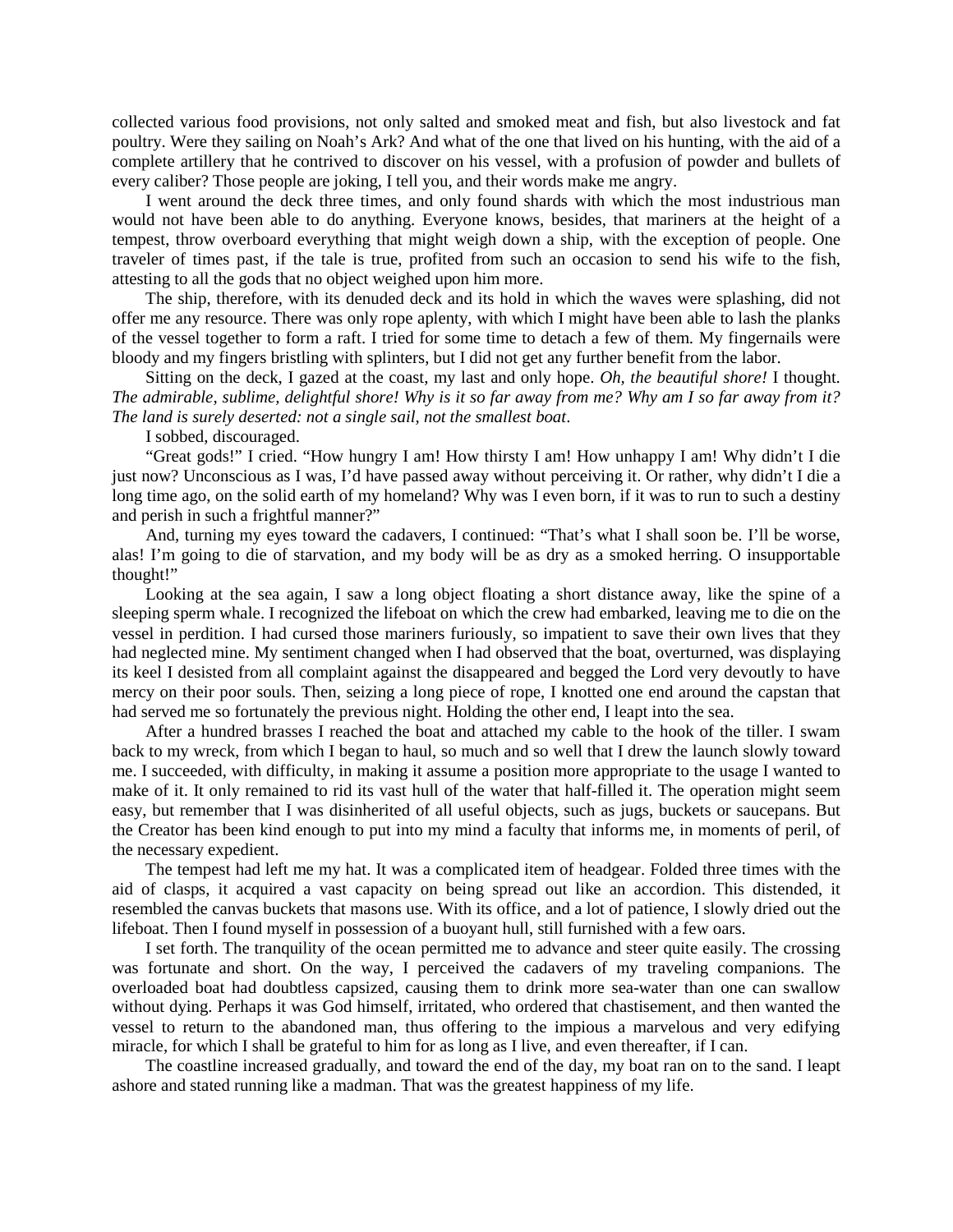I found myself confronted by a steep cliff. Landslides would enable me to scale it, but my exhaustion made me dread false steps, and I postponed the ascent until the following day. The dusk might also have deceived me and caused me to fall into one of the cavities that it was filling with shadow.

I was hungry. Here again I knew the exaggerations of the stories of so-called castaways. On the deserted shores where they run aground they always find trees laden with fruits, under which game of all kinds is waiting to be cooked. I only had rock-pools. I fished in them for crabs, which I ate raw. A waterfall was running between the rocks, hollowing out the sand of the beach as it fell. For the first time, I took pleasure in drinking water.

Finally, the obscurity becoming total, I lay down on a mound sheltered from the waves and went to sleep, lulled by the song of the sea.

#### *III. The Old Man*

Dawn woke me up. I began the day with the necessary reflections. Was the land deserted? Was I going to subsist there like a petty Robinson Crusoe? *That would, however*, I said to myself, *be preferable to the company of cannibals. Would I have traversed so many dangers only to end up on this shore roasted over a little fire under the greedy eyes of black men?*

The dangers run, my wretched situation and fear for the future changed my soul, and, from its previous irreligious state, made it devout, sanctified by dread, ready to repent if time gave it a chance to do so.

Aloud, I implored the Eternal and the benevolent principles. Don't mock, I beg you, incredulous individuals who live tranquil lives by your firesides, for there is no merit in being impious in security. A stormy sea would extinguish your blasphemies, and you would fall to your knees, saying in a pitiful voice: "Celestial Father, if I escape this, I shall bring to your chapel the most beautiful candle that has ever been seen." The example is frequent, and I have seen many atheists, in dangerous circumstances, summoning to their aid by means of invocations and supplications, all sorts of gods and goddesses, and saints of both sexes.

In my homeland there are many strong minds who do not admit either God or the Devil. They rejoice in mocking the passage of priests and processions. They laugh publicly, to excess, at our pious superstitions, but those people don't undertake journeys on a Friday. If in counting guests, they find thirteen, the go pale in mid-meal, lose their thirst and their appetite, and get up, sure of being in evident peril of death all year long. They secretly conserve against their heart a scapular full of medallions or punctured coins, by the virtue and singular benediction of which they seek to escape the accidents and calamities of existence.

Without wishing to displease those bizarre souls, I confess to having found relief and consolation in my ordeals in supplications to hypothetical divinities.

I scaled rocks heaped up into steps and reached the top of the cliff. I finally discovered the country. It resembled in every respect the most beautiful part of Normandy, which is near Aubec and is called Vallée d'Auge. Apple-trees with twisted trunks projected their shadow on to the grass of meadows. Fields of barley and wheat extended all the way to the horizon, designed by rounded hills. A multitude of streams ran between the trees. In the distance, smoke denounced thatched cottages buried in the verdure. The wind brought me the thousand perfumes of trees and fallow fields. Wheat with heavy ears undulated and rustled.

Joyfully, I headed toward the habitations I perceived, not doubting that I had landed on the territory of some great and hospitable nation. I stopped continually, charmed by the song of warblers, a curious admirer of butterflies, flying flowers dancing in the sunlight. Everything seemed new and astonishing to me, full of a pure beauty. Having escaped the maritime desert, the terrors of shipwreck and death, I savored the emotion of a man who, after a long winter, travels through verdant woods and florid plains, weeping tenderly at the contemplation of a nature entirely similar to that of my homeland.

I arrived on the bank of a stream whose rapid current was stirring the pebbles of its bed, ornamented with large bright water-lilies, where blue irises grew in abundance.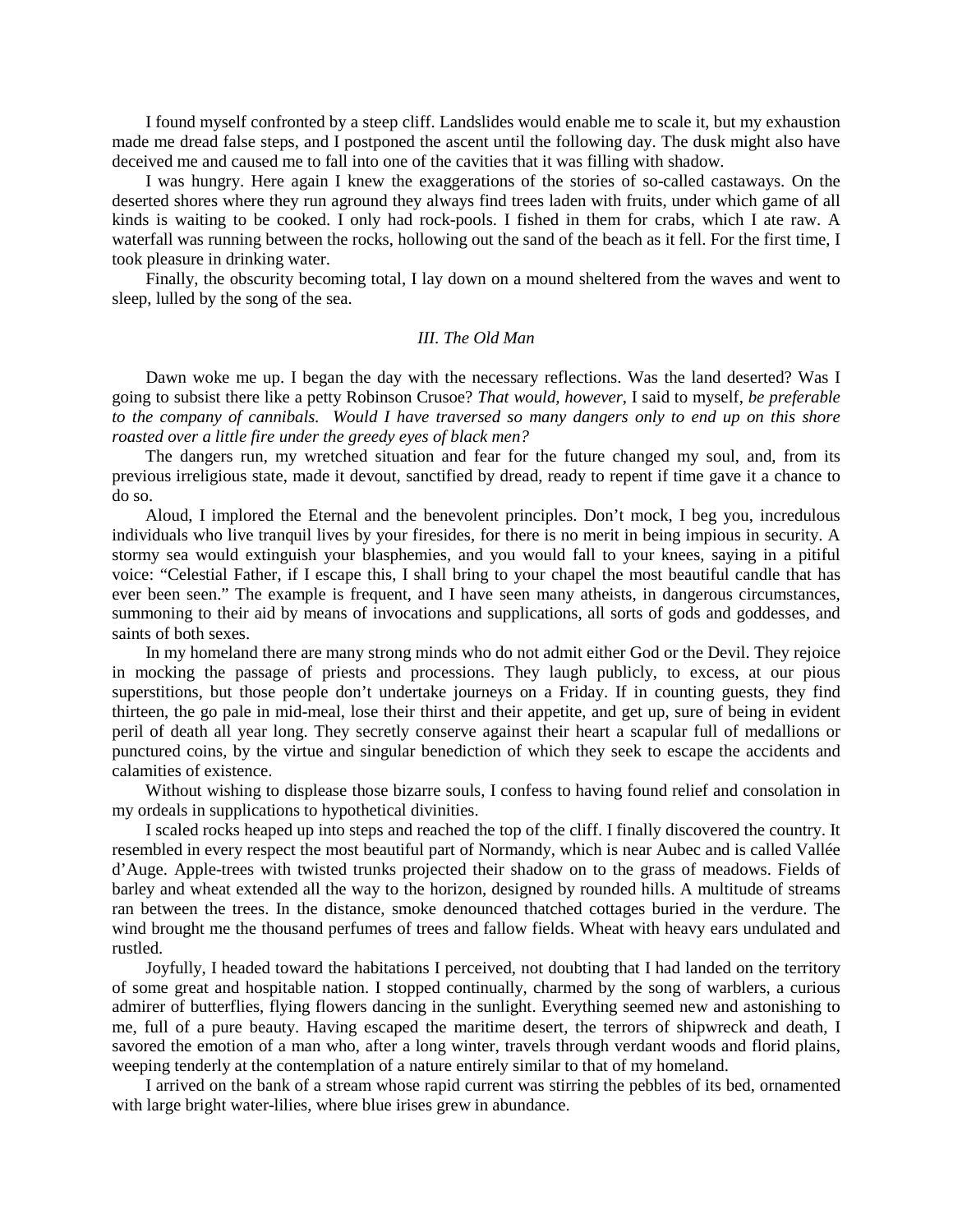The stream reflected my frightful image. I knew than what a sad figure I cut. The beautiful princess Nausicaa, kind to castaways, would not have listened to such a miry Ulysses. My muddy hair fell over my face. My scrawny nudity was veiled here and there by damp rags; I gave the impression of a drunkard still covered in the filth of the sewer in which he has slept.

I washed myself and gave my rags a more decent arrangement. Kneeling on the bank still looking into my mirror, I suddenly saw the reflection of another man. I turned round. Too emotional to say a word, I considered the individual: tall, old, clad in a fashion very similar to our peasants. He was gazing at me sadly.

In the end, I said, in French: "I'm an unfortunate whom the tempest has cast up on the shore. Help me. Tell me what land this is."

He expressed by means of signs that he did not understand. I spoke to him in English. He shook his head.

He spoke, and I understood. He was speaking in a sublime language believed to be dead for two thousand years, a language with harmonious syllables that can only be compared to ours. The old man was speaking ancient Greek.

But I can hear the clamors of collegiate pedants and other scholarly rodents of stupid books in which they think all knowledge is contained. Listen to them crying in their jargon: "No people uses that dialect today. Even if it had been conserved, it would have been subjected, by virtue of changing mores, over the succession of the centuries, to such profound alterations and such numerous admixtures, that it would have become unrecognizable." Don't agitate so in your pulpits, O ignorant quibblers, for it isn't the first time that your reasoning has proved false. I'm not relating hearsay. What I'm reporting, I haven't read in your compilations. And as I'm not advancing anything that isn't the fruit of experience acquired through terrible dangers, I shall find your insolent contradiction difficult to tolerate.

But you will find the means of educating yourselves in the seven folio volumes that I shall soon publish. Therein are inscribed all the definitive explanations, all the necessary information, sustained and justified by a marvelous abundance of evidence. Read that great work and then come, if you wish, to treat me as a liar, a crackpot and a faker. But in truth, I have no fear.

The man said to me: "You are in one of the isles of Atlantis, a vast, populous and fertile land. But it would have been better for you to perish last night in the tempest than to land on our shores. The law orders the death of all strangers. Those who are collected are executed as traitors. Weep then, young man, for I don't believe that you'll live for another three days."

"What!" I cried. "Are you so barbaric? Have the Hellenes, from whom you seem to be descended and whose language you speak, given you such lessons in hospitality? In every other land, people care for, nourish and comfort castaways. You massacre them! Execrable fury!"

The old man seemed troubled. "Listen," he said. "I won't betray you. Come and live in my house. You know our language and, passing for a native, you'll doubtless escape. Remember never to tell anyone your adventure; you'd cause our doom."

I embraced his knees, weeping. He lifted me up. We crossed the stream on an old stone bridge covered in moss and wild vines. Then we followed a path through a wood of crimson beeches.

"What is the reason," I asked, "for that frightful law directed against innocent travelers?"

"Know, my friend," he said, "that it is not as unreasonable as it seems. We owe to it the liberty and security in which we live. Four hundred years ago, our forefathers learned from voyagers, who were welcomed then, that the peoples of distant lands had put armies on the sea, which traveled the world burning cities, ravaging territories and annihilating nations. Our only chance of salvation was to remain unknown. The various kings and republics of our islands agreed to kill all those who disembarked on their shores if they were not born in the archipelago. Our forefathers all swore to observe the treaty. Many unfortunates have been sacrificed thus. For you, I am violating the oath of my ancestors. But you will never return to your homeland, and your existence will not be divulged by my fault."

We arrived at the old man's dwelling, a cabin of planks backed up against large trees and surrounded by an extensive garden in which a multitude of edible plants were growing. My host invited me in, gave me a stool, and disappeared.